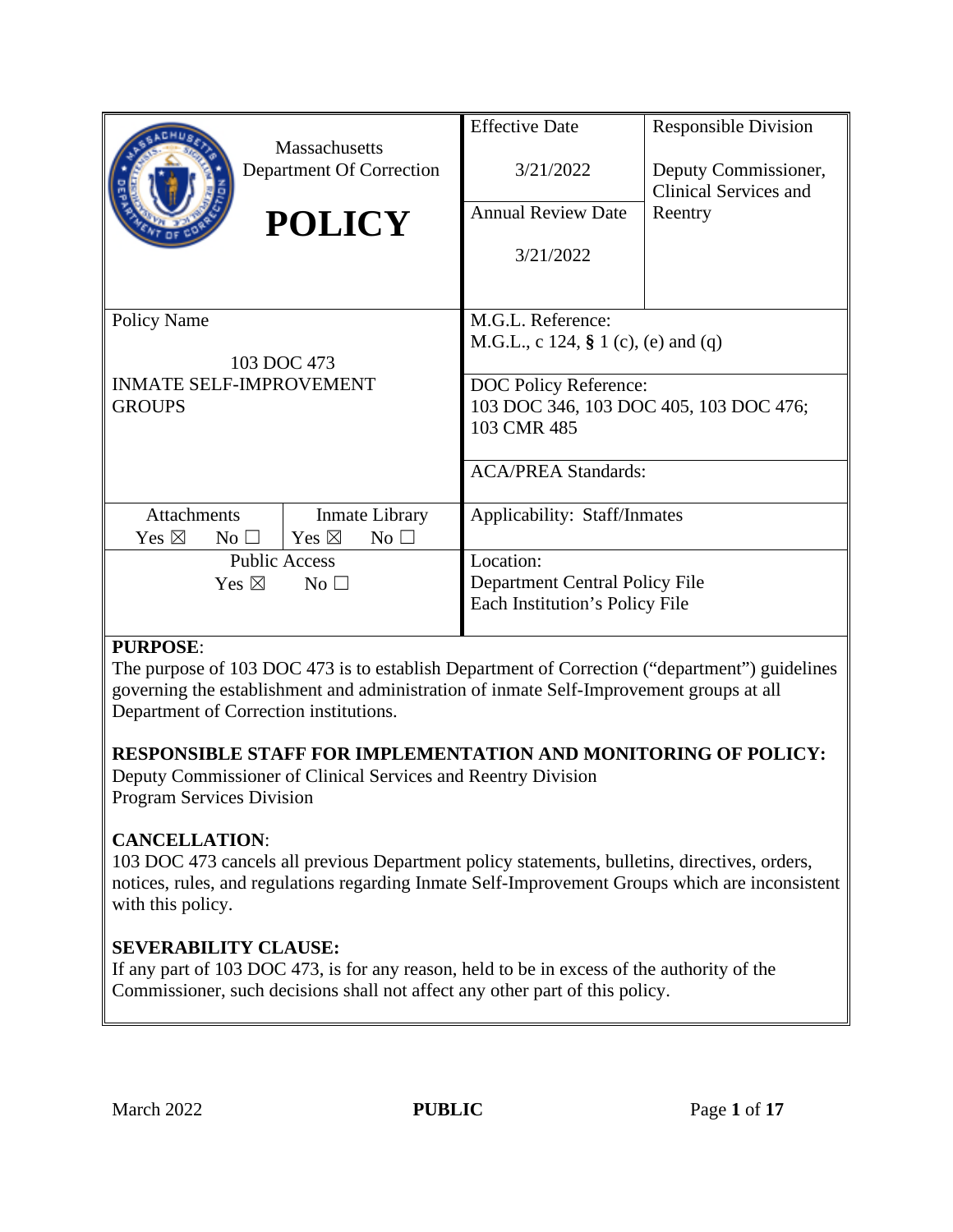## **TABLE OF CONTENTS**

| 473.01 | Establishment of an Inmate Self-Improvement Group       | 3              |
|--------|---------------------------------------------------------|----------------|
| 473.02 | Inmate Self-Improvement Group Membership                | $\overline{4}$ |
| 473.03 | Supervision of Inmate Self-Improvement Groups           | $\overline{4}$ |
| 473.04 | <b>Volunteers and Guest Speakers</b>                    | 5              |
| 473.05 | <b>Special Activity Events</b>                          | 6              |
| 473.06 | <b>Inmate Self-Improvement Group Assessment Process</b> | 6              |
| 473.07 | <b>Inmate Self-Improvement Group Accounts</b>           | $\overline{7}$ |
| 473.08 | <b>Inactive Inmate Self-Improvement Groups</b>          | 7              |
| 473.09 | <b>Inmate Self-Improvement Group Dues</b>               | 8              |
| 473.10 | <b>Inmate Self-Improvement Group Purchases</b>          | 8              |
| 473.11 | <b>Inmate Self-Improvement Group Donations</b>          | 9              |
| 473.12 | Emergencies                                             | 9              |

# **ATTACHMENTS**

| Attachment #1 | Self-Improvement Group Application Form                                | 10 |
|---------------|------------------------------------------------------------------------|----|
|               | Attachment #2 Self-Improvement Group Special Activity Application Form | 13 |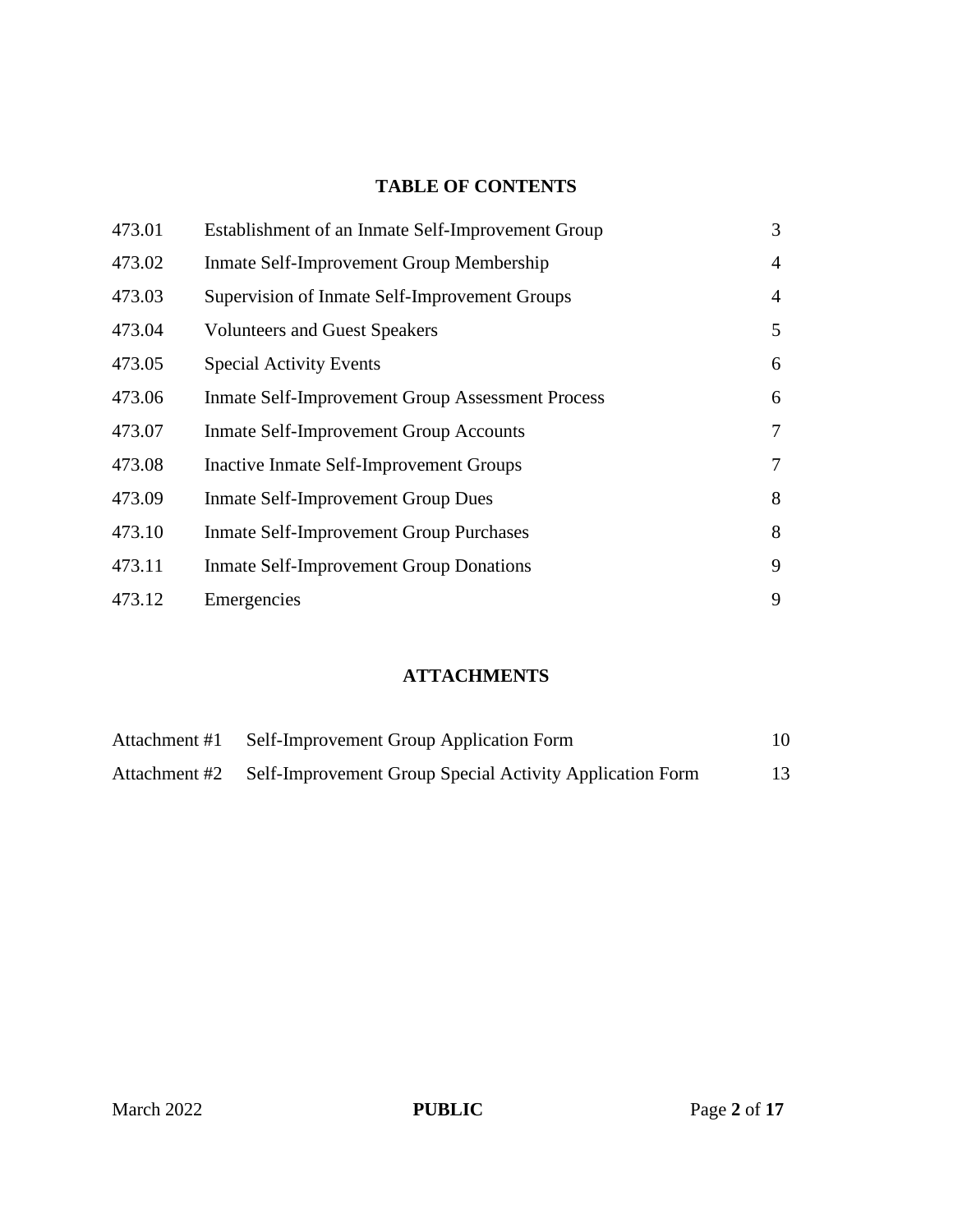### **473.01 ESTABLISHMENT OF AN INMATE SELF-IMPROVEMENT GROUP**

Inmate Self-Improvement Groups are structured inmate coordinated groups designed to reduce inmate idleness and enhance reentry by providing offenders with a forum to develop interpersonal communication, problem solving and basic life skills. For the purpose of this policy, religious services and activities, self help groups and volunteer facilitated programs are not considered Self-Improvement Groups.

- 1. Inmates may request to establish a Self-Improvement Group by submitting a proposal (Attachment #1) to the Superintendent.
- 2. The proposal shall detail the purpose of the group, goals, objectives, organizational structure, space and time requirements, associated costs, rules and benefits to the inmate population.
- 3. The Superintendent may either recommend approving, denying or modifying the proposal. Denied proposals shall be returned to the inmates within thirty (30) business days of receipt, detailing the rationale for denial.
- 4. Approved proposals shall be submitted to the Director of Program Services who shall make a recommendation to the Assistant Deputy Commissioner of Reentry within ten (10) business days of receipt.
- 5. The Assistant Deputy Commissioner of Reentry shall make the final decision. Written notification of the decision shall be forwarded to the respective Superintendent within ten (10) business days of receipt.
- 6. The Director of Program Services or designee shall update the Program Description Booklet.
- 7. Self-Improvement Group proposals shall be maintained on file by the Director of Program Services and the Superintendent's designee.
- 8. Each institution with a Self-Improvement Group shall seek to provide space, time and supervision for all such groups on an equal basis.
- 9. An approved Self-Improvement Group may be replicated at other institutions by the Superintendent's designee by notifying the Director of Program Services.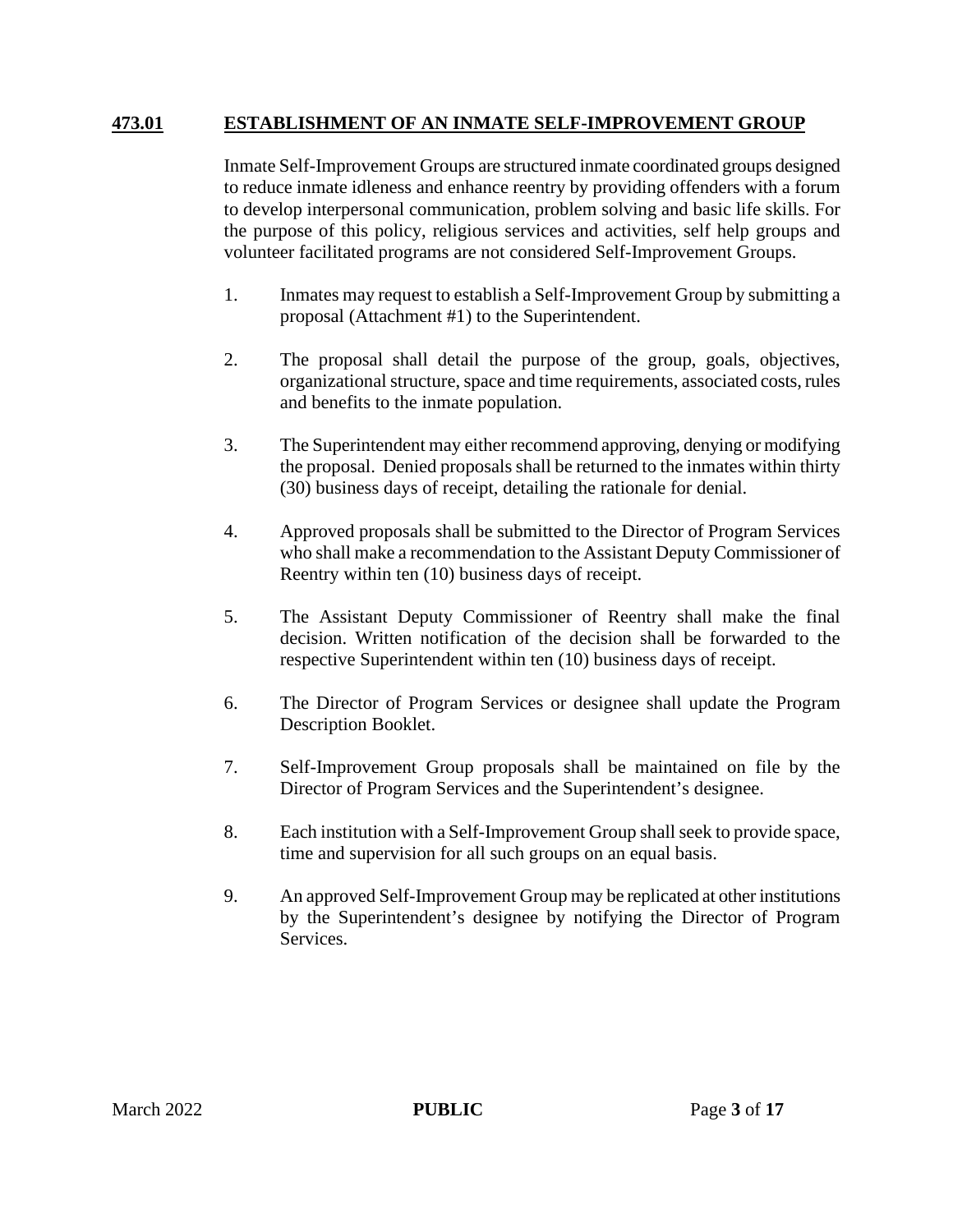#### **473.02 INMATE SELF-IMPROVEMENT GROUP MEMBERSHIP**

- 1. Inmate Self-Improvement Group membership shall not discriminate or mistreat inmates on the basis of actual or perceived sex, age, race, religion, national origin, religious views, disability, sexual orientation, gender identify and gender expression. In addition, it is prohibited for staff and other inmates to harass and abuse inmates based on gender identity, transgender status or sexual orientation.
- 2. Inmates who are found guilty of a category two or higher disciplinary infraction may be prohibited from participating in or joining a Self-Improvement Group until they have been disciplinary report free for a period of six (6) months.

#### **473.03 SUPERVISION OF INMATE SELF-IMPROVEMENT GROUPS**

- 1. The Superintendent shall designate a staff member to oversee Inmate Self-Improvement Groups.
- 2. The Superintendent's designee shall assign a group member to function as the inmate coordinator. The inmate coordinator shall serve as liaison between the group and the Superintendent's designee. The inmate coordinator shall submit agendas, meeting minutes, requests to disperse funds and process dues, Special Activity Event Applications and any other requests.
- 3. Each Inmate Self-Improvement Group shall submit an agenda five (5) business days prior to the meeting for review and approval by the Superintendent's designee.
- 4. The Inmate Self-Improvement Group shall submit meeting minutes to the Superintendent's designee no later than two (2) business days after the meeting.
- 5. The Superintendent may waive the requirement to submit an agenda and/or minutes if the focus of the Inmate Self-Improvement Group is primarily a leisure time activity.
- 6. Failure to adhere to the agenda or submit meeting minutes within the required time frame may result in the suspension or termination of the Inmate Self-Improvement Group.
- 7. The Superintendent's designee shall maintain and update a monthly roster for each Inmate Self-Improvement Group.
- 8. Inmates may enroll in a Self-Improvement Group by submitting a request to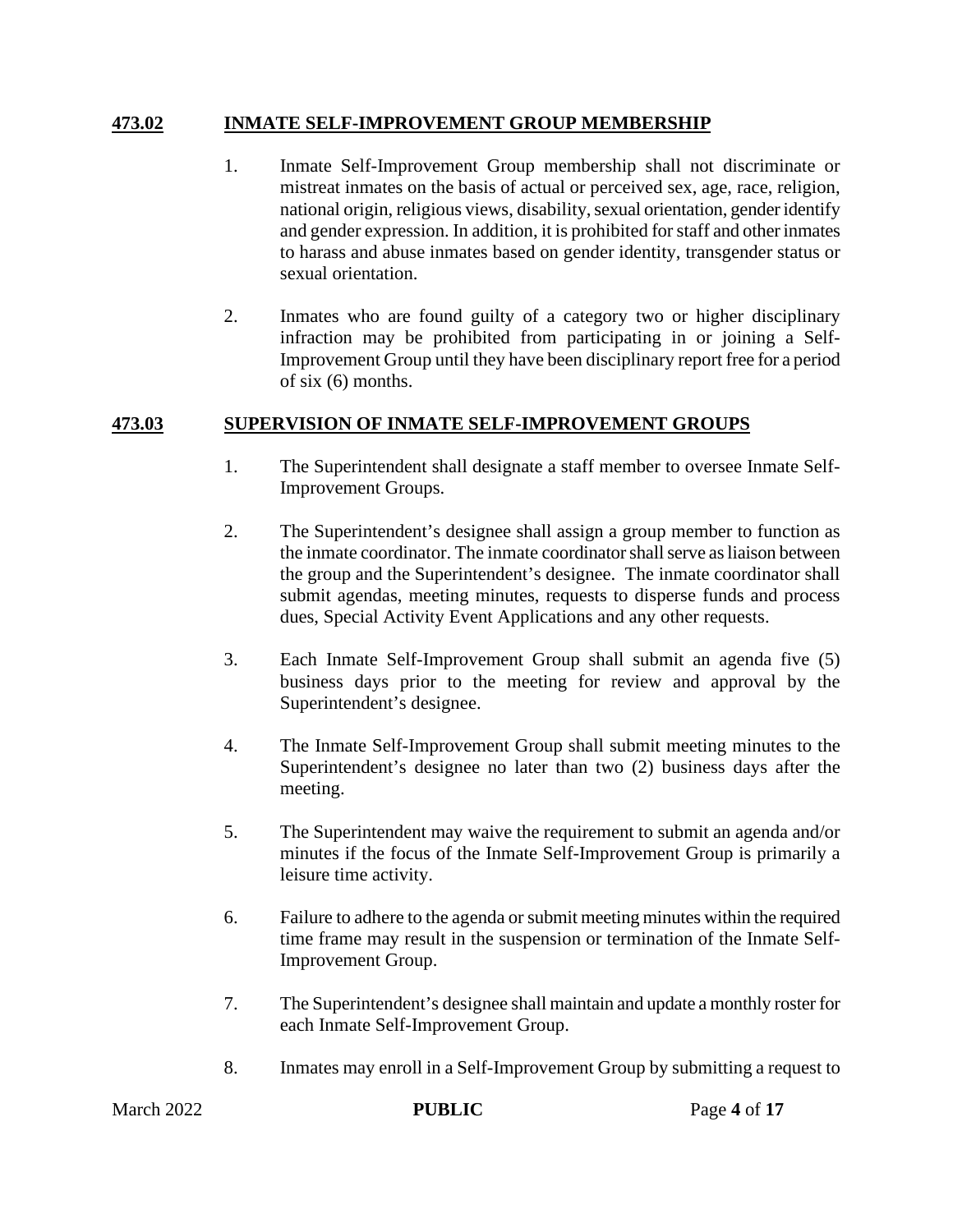the Superintendent's designee.

- 9. The Superintendent's designee shall add the inmate's name to the next month's roster. The inmate shall be eligible to attend group meetings once the monthly roster has been published. The inmate may be placed on a waiting list if the size of the designated meeting space can not accommodate the number of group participants.
- 10. If an inmate misses two (2) consecutive meetings or two (2) meetings in one (1) month, he/she/they shall be terminated from the group and his/her/their name removed from the roster. If an inmate is removed from the roster, he/she/they is no longer eligible to attend group meetings or participate in group Special Activities.
- 11. An inmate may write to the Superintendent's designee thirty (30) business days after the termination date requesting to be placed back on the group's roster.

#### **473.04 VOLUNTEERS AND GUEST SPEAKERS**

- 1. Inmate Self-Improvement Groups are encouraged to identify potential volunteers or guest speakers to attend regularly scheduled meetings or Special Activity events.
- 2. Inmate Self-Improvement Groups shall not directly contact potential volunteers or guest speakers. Failure to comply may result in the suspension or termination of the Inmate Self-Improvement Group.
- 3. Nothing in this policy shall be construed to prevent an inmate from filing individual grievances about the conditions of their confinement or from corresponding with public officials, civilians, or others about those conditions.
- 4. The Inmate Self-Improvement Group inmate coordinator shall forward the name of the potential volunteer or guest speaker to the Superintendent's designee with a brief summary of the topic to be presented.
- 5. The Superintendent's designee shall ensure that the topic is appropriate and consistent with the goals and objectives of the group and contact the potential volunteer or guest speaker to extend an invitation to attend a regularly scheduled meeting.
- 6. All volunteers and guest speakers shall be processed pursuant to the requirements of 103 CMR 485, *Volunteers and Volunteer Programs*.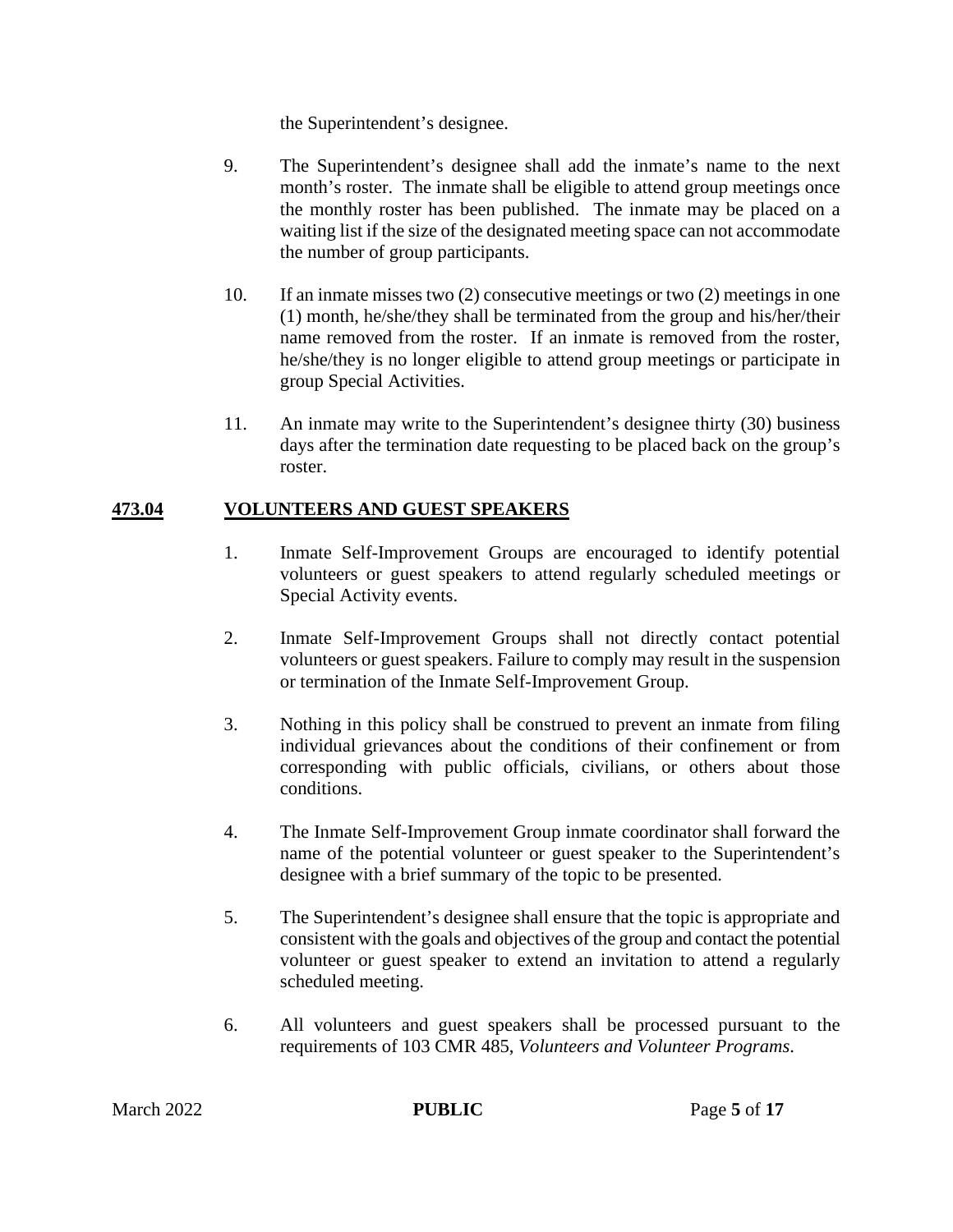### **473.05 SPECIAL ACTIVITY EVENTS**

- 1. Inmate Self-Improvement Groups may submit Special Activity Event Applications (Attachment #2). Each Special Activity Event shall be consistent with the Inmate Self-Improvement Group's stated purpose, goals and objectives. Refreshments, if requested, shall be limited to coffee and tea.
- 2. Participants shall be limited to active group members and approved volunteers pursuant 103 CMR 485, *Volunteers and Volunteer Programs*.
- 3. The Superintendent may recommend to approve, deny or modify the Special Activity Event Application. Denied applications shall be returned to the inmate coordinator within ten (10) business days of receipt detailing the rationale for denial.
- 4. Approved applications shall be submitted to the Director of Program Services who shall make a recommendation to the Assistant Deputy Commissioner of Reentry within ten (10) business days of receipt.
- 5. The Assistant Deputy Commissioner of Reentry shall make the final decision. Written notification of the decision shall be forwarded to the respective Superintendent within ten (10) business days of receipt.
- 6. The Director of Program Services and the Superintendent's designee shall maintain Special Activity Event Applications on file.
- 7. Groups that gain administrative approval for a special activity may be granted additional meeting time for the planning of the event. An administration's inability to meet the demands for these resources remains a legitimate reason for denial of these requests.

#### **473.06 INMATE SELF-IMPROVEMENT GROUP ASSESSMENT PROCESS**

- 1. The Superintendent's designee shall assess each Self-Improvement Group within six (6) months of its establishment, and each year thereafter, to determine if it is functioning in accordance with its stated purpose, goals, and objectives.
- 2. The assessment shall include a review of agendas, meeting minutes, attendance, Special Activity Event Applications, proposals, requests to disperse funds, correspondence, direct observation of group meetings and feedback from assigned staff and volunteer if applicable.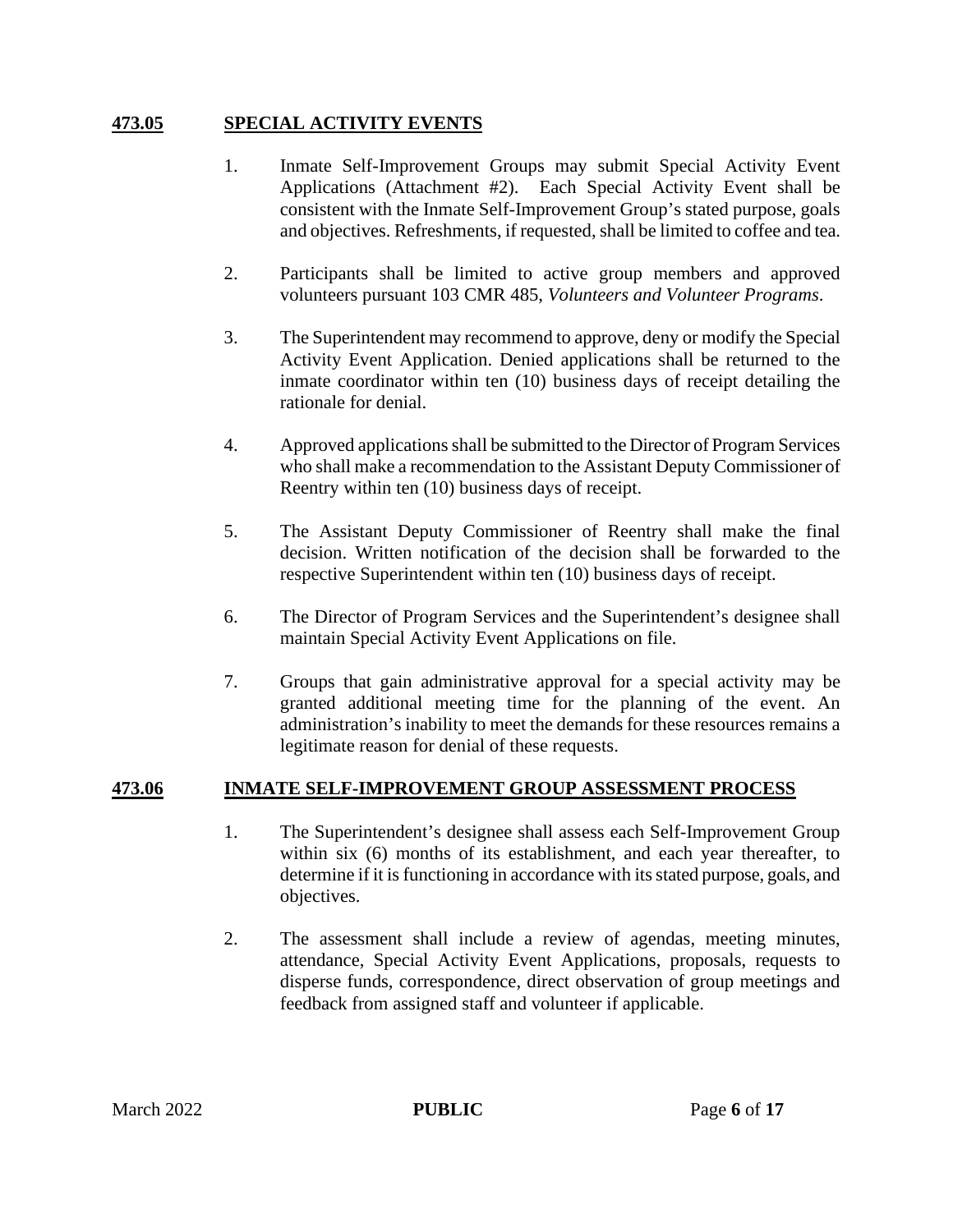- 3. Written notification shall be forwarded to the inmate coordinator identifying the deficiencies if it is determined that the group is not adhering to its stated purpose, goals, and objectives.
- 4. The inmate coordinator shall submit a plan of action to the Superintendent's designee addressing the identified deficiencies.
- 5. If after thirty (30) business days it has been determined by the Superintendent that the deficiencies have not been corrected, the group may be suspended or discontinued at the discretion of the Superintendent.
- 6. Once the Superintendent has determined that a suspension or termination is warranted, the Superintendent's designee shall notify the inmate coordinator and Director of Program Services in writing of the decision.
- 7. If a group has been suspended or terminated, the inmate coordinator may appeal the suspension or termination to the Director of Program Services within ten (10) business days of receipt of written notification.

# **473.07 INMATE SELF-IMPROVEMENT GROUP ACCOUNTS**

- 1. The Superintendent shall request through the Treasurer's Office the establishment of a Z Account for all approved groups pursuant to 103 CMR 405, *Inmate Funds*.
- 2. The Treasurer shall submit such requests to the Internal Audit Office for final approval.
- 3. Group Z Accounts shall be maintained in accordance with 103 DOC 346, *Internal Controls Procedures*.

#### **473.08 INACTIVE SELF-IMPROVEMENT GROUPS**

- 1. An Inmate Self-Improvement Group shall be deemed inactive when it does not have any members or activities for three (3) consecutive months.
- 2. The Superintendent's designee shall notify the Superintendent and the Director of Program Services of such status.
- 3. The Director of Program Services or designee shall update the Program Description Booklet accordingly.
- 4. The Superintendent shall notify the Institutional Treasurer in writing and request any balances in the Self-Improvement Group account be transferred to the Inmate Benefit Account.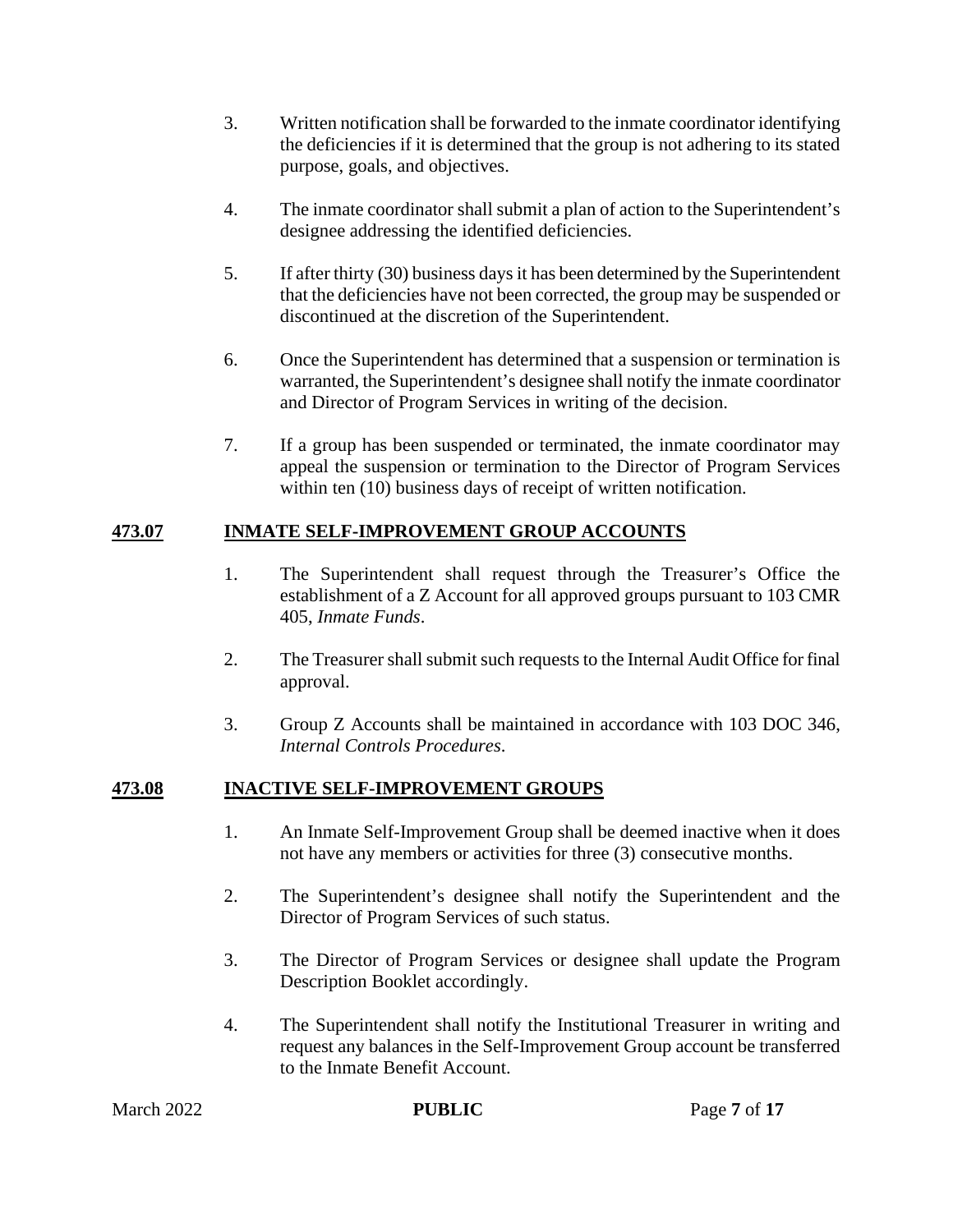### **473.09 INMATE SELF-IMPROVEMENT GROUP DUES**

- 1. Inmate Self-Improvement Groups may solicit a voluntary monthly dues payment from participants. Dues shall be limited to two (2) dollars per month per member.
- 2. Inmates paying dues may submit an institutional charge slip to the Superintendent's designee for final approval.
- 3. No inmate who is deemed indigent shall be prevented from participation due to inability to submit voluntary dues.

# **473.10 INMATE SELF-IMPROVEMENT GROUP PURCHASES**

- 1. The purchase of coffee, tea or office supplies with Group Z-Account funds shall be in accordance with Department of Correction Purchasing Procedures.
- 2. All requests to utilize Group Z Account funds shall be approved by the Superintendent's designee.
- 3. All requests shall originate from the inmate coordinator. Justification for the request shall be furnished along with how the requested items will be utilized. There shall be a compelling need for the requested items and they should be directly related to the goals/mission of the group.
- 4. The majority of requests shall be funded by the groups approved Z Account.
- 5. Inmate Self-Improvement Groups may request to utilize Inmate Benefit Funds for office supplies and other program related material i.e. DVD's, books. Any request to utilize Inmate Benefit Funds shall be reviewed/approved by the Superintendent pursuant to 103 DOC 476,*Canteen and Vending Machine Operations and Expenditures*.
- 6. All program-related materials and supplies shall be secured in an area designated by the Superintendent's designee.
- 7. The Superintendent's designee shall ensure supplies or services are delivered to the group and that they are used for their intended purpose. Any abuses of supplies or services shall be immediately reported to the Superintendent and may result in the suspension or termination of the Inmate Self-Improvement Group.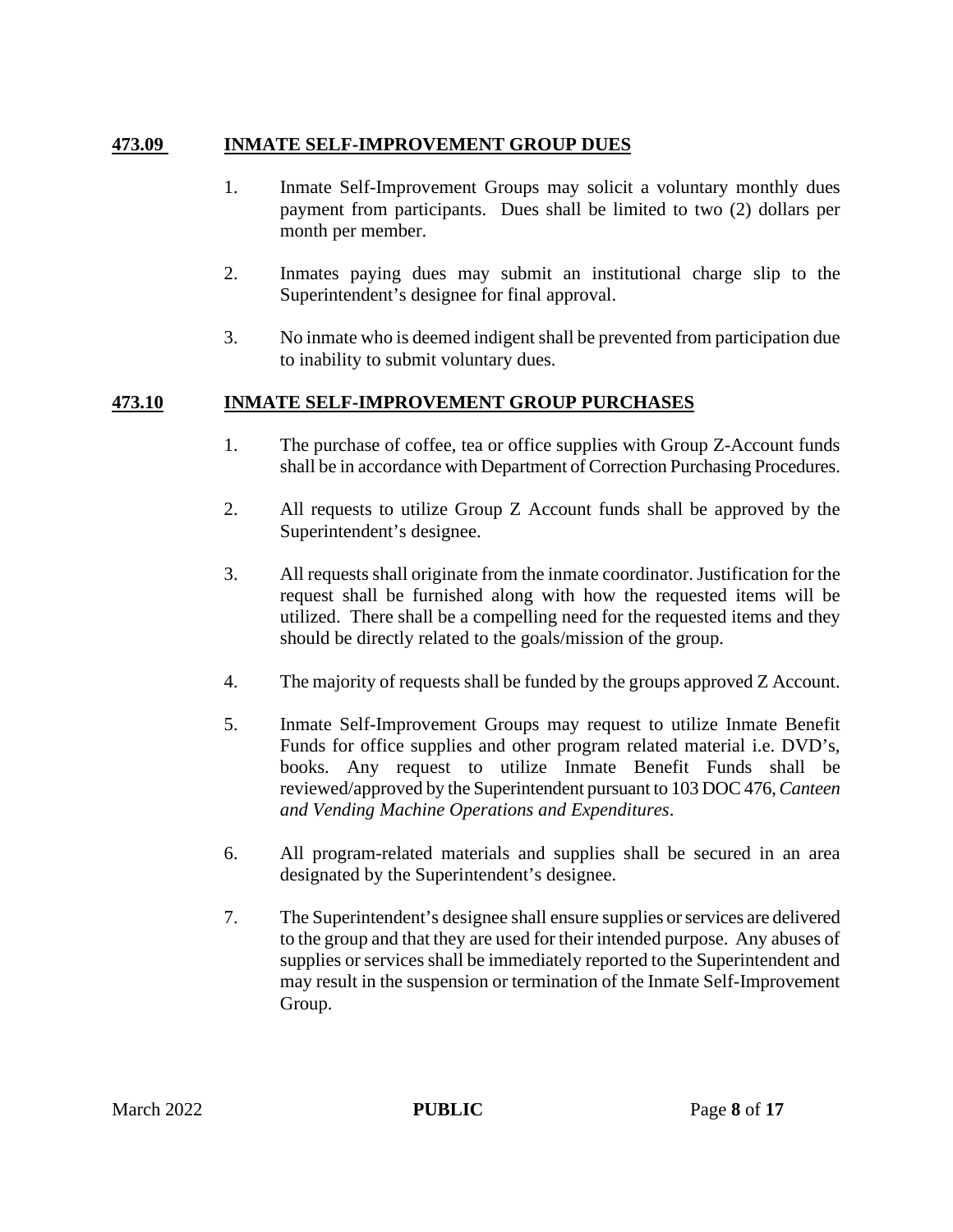#### **473.11 INMATE SELF-IMPROVEMENT GROUP DONATIONS**

- 1. Inmate Self-Improvement Groups may not solicit the community for donations.
- 2. Any information regarding a potential donation shall be referred to the Superintendent's designee.
- 3. The information shall include a contact person, items to be considered for donation, and justification for donation.
- 4. All potential donations are subject to the Superintendent's approval. Donations may not be accepted if it is determined that the institution cannot accommodate the donation or it is not consistent with the needs of the group.
- 5. The Superintendent's designee shall contact the potential donor and coordinate the delivery of items. In most instances, donations shall be limited to related books, DVD's, office supplies, and other program-related material.
- 6. All donated items shall become the property of the Department and subject to the use of other groups and/or the inmate general population.

### **473.12 EMERGENCIES**

Whenever, in the opinion of the Commissioner or the Superintendent of a state correctional institution, an emergency exists which requires suspension of all or part of this policy, the Superintendent may order such suspension. However, any such suspension lasting beyond forty-eight (48) hours shall be authorized by the Commissioner.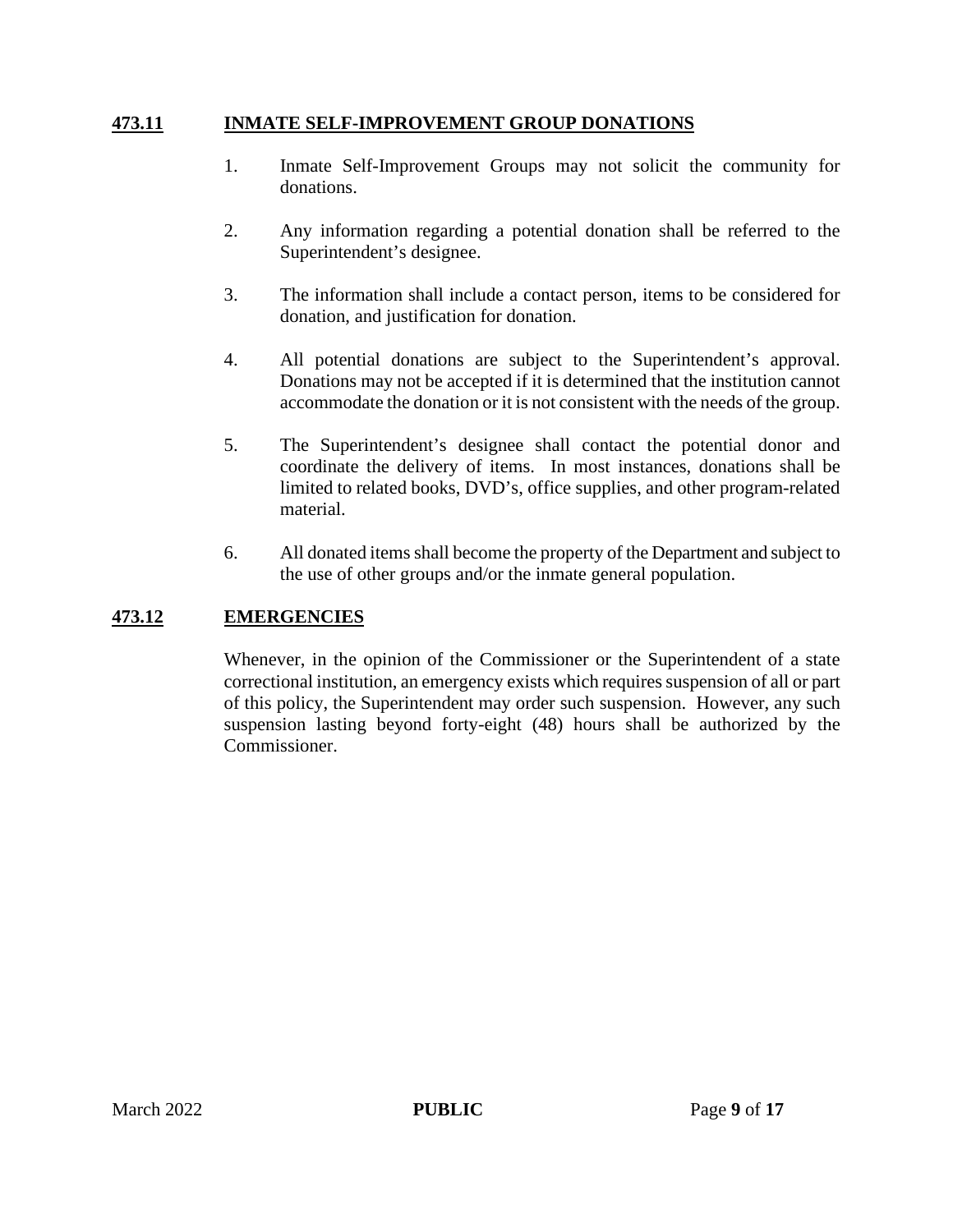Attachment #1

# **SELF-IMPROVEMENT GROUP APPLICATION FORM**

|                                     |        | Institution: New York Changes and Security and Security and Security and Security and Security and Security and Security and Security and Security and Security and Security and Security and Security and Security and Securi |             |  |
|-------------------------------------|--------|--------------------------------------------------------------------------------------------------------------------------------------------------------------------------------------------------------------------------------|-------------|--|
|                                     |        |                                                                                                                                                                                                                                |             |  |
|                                     |        | Space and Meeting Time Requirements:                                                                                                                                                                                           |             |  |
|                                     |        |                                                                                                                                                                                                                                |             |  |
| Approval: Yes No                    |        |                                                                                                                                                                                                                                |             |  |
| Superintendent                      |        |                                                                                                                                                                                                                                | <b>Date</b> |  |
| Approval: Yes                       |        | $\mathbf{N}\mathbf{o}$                                                                                                                                                                                                         |             |  |
| <b>Director of Program Services</b> |        |                                                                                                                                                                                                                                | <b>Date</b> |  |
| Approval:                           | Yes No |                                                                                                                                                                                                                                |             |  |
|                                     |        | <b>Assistant Deputy Commissioner of Reentry</b>                                                                                                                                                                                | <b>Date</b> |  |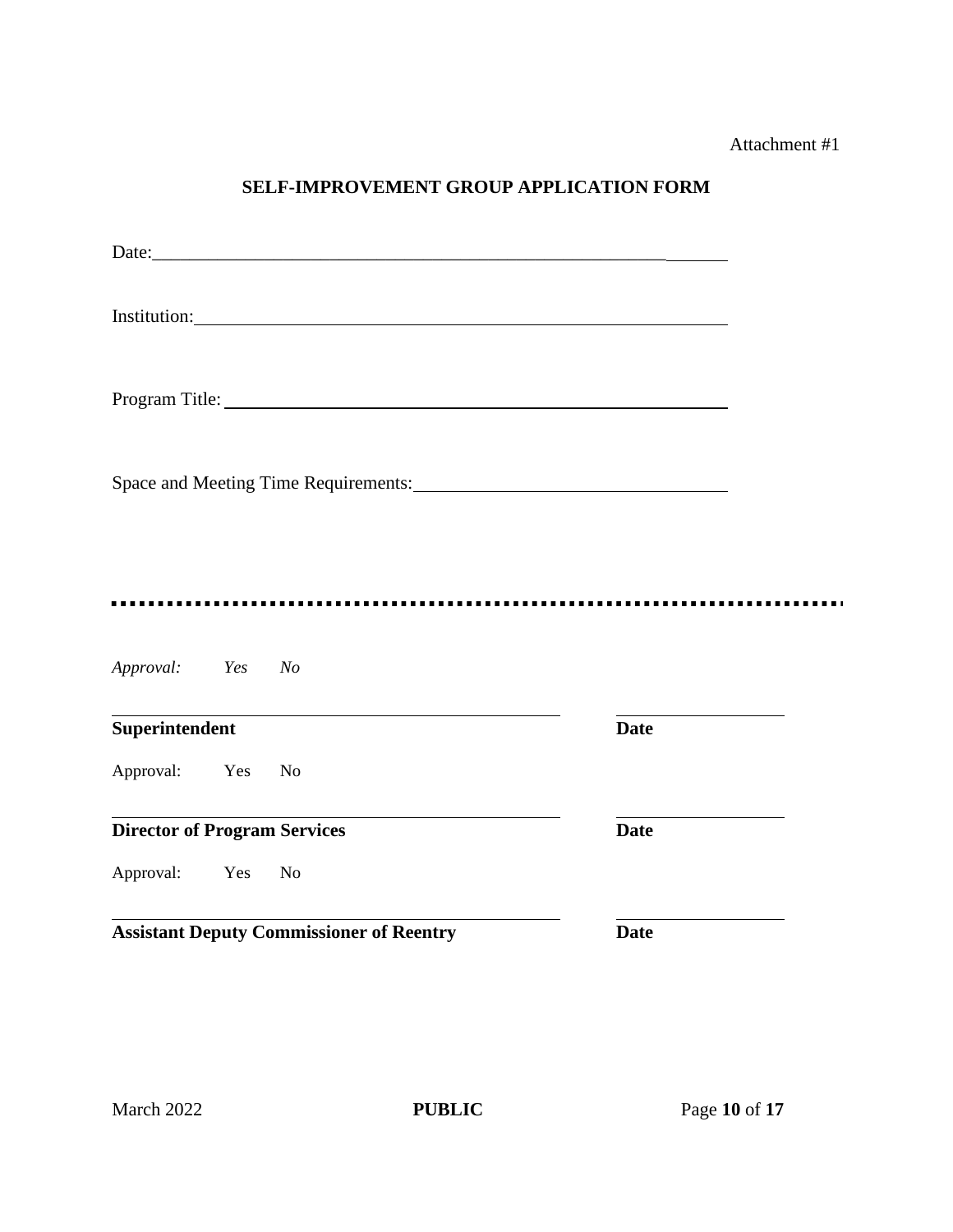# **PROGRAM NARRATIVE**

**Program Description:** Detailed explanation of the purpose of the group.

**Program Goals and Objectives:** Identify the intended program goals and objectives.

**Describe the benefits to the inmate population:**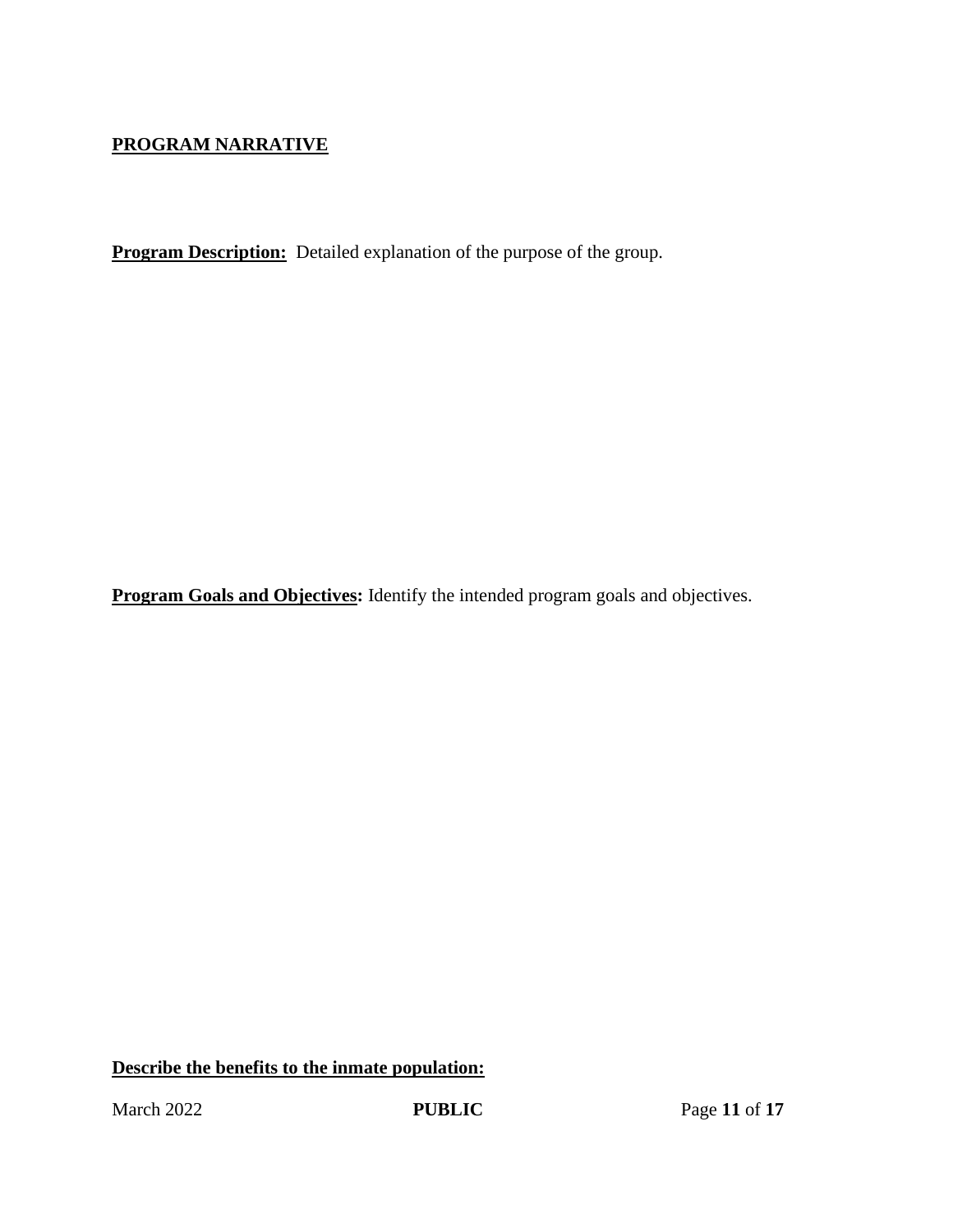**Rehabilitative Benefits:** (Describe the immediate and future rehabilitative benefits for the offender.)

Immediate rehabilitative benefits:

Future rehabilitative benefits: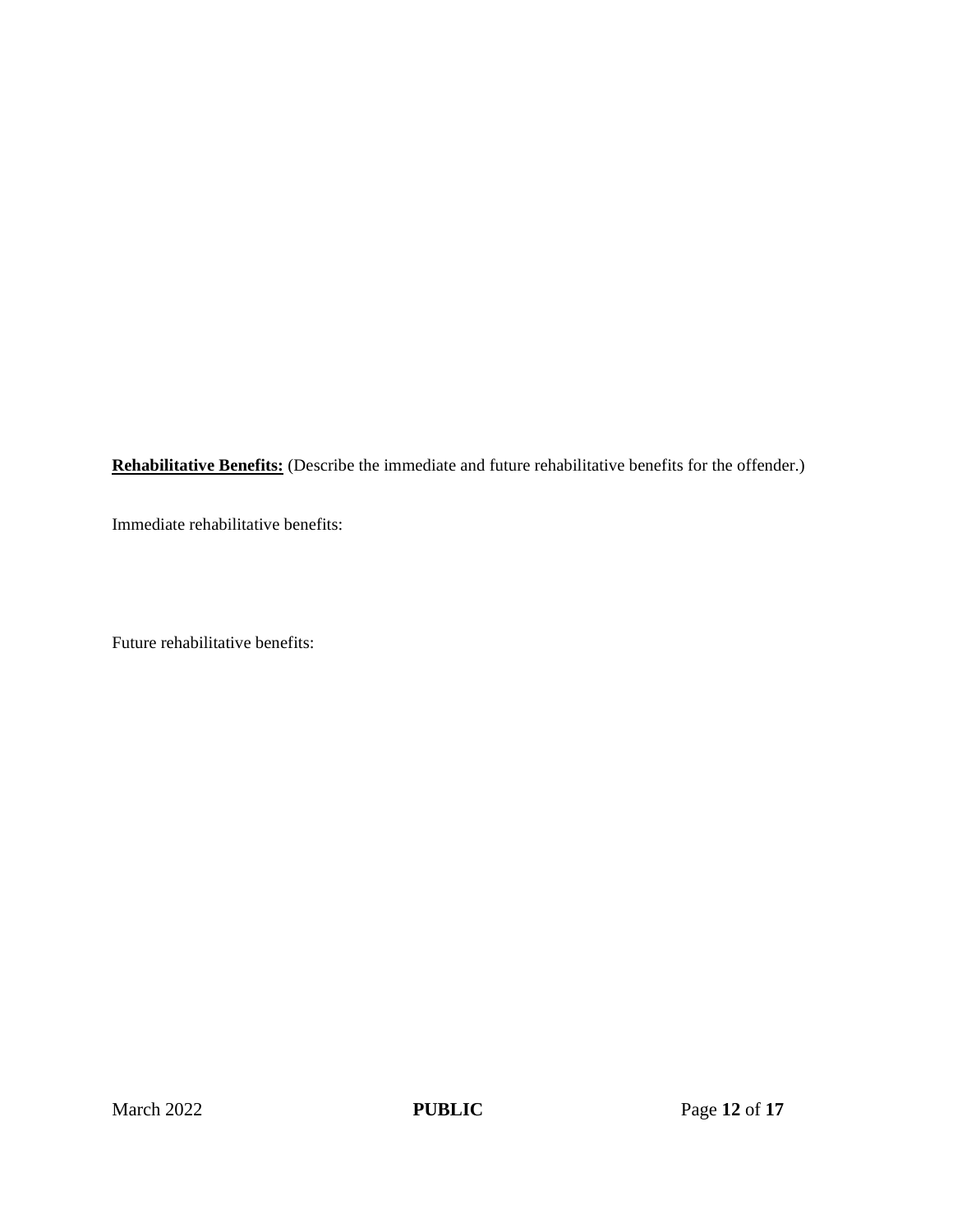#### Attachment #2

|                                                                    | Special Activity Title: 1988                                                                                                                                                                                                   |
|--------------------------------------------------------------------|--------------------------------------------------------------------------------------------------------------------------------------------------------------------------------------------------------------------------------|
|                                                                    |                                                                                                                                                                                                                                |
|                                                                    | Supervising Staff: Name & Title: 1998                                                                                                                                                                                          |
|                                                                    | Staff Facilitator(s): Name & Title: 1998 Manual Manual Manual Manual Manual Manual Manual Manual Manual Manual                                                                                                                 |
|                                                                    |                                                                                                                                                                                                                                |
|                                                                    | Target Population: Note that the contract of the contract of the contract of the contract of the contract of the contract of the contract of the contract of the contract of the contract of the contract of the contract of t |
|                                                                    |                                                                                                                                                                                                                                |
|                                                                    | Materials/Supplies: 1997 Materials/Supplies: 1997 Materials/Supplies: 1997 Materials/Supplies: 1997 Materials                                                                                                                  |
| Funding Source: _______________                                    | Associated Costs:                                                                                                                                                                                                              |
| Space Requirements: No. 2014 19:30 Space Requirements:             |                                                                                                                                                                                                                                |
| Number of Outside Guests Invited:                                  | Screened for Relevance? Yes / No                                                                                                                                                                                               |
| Please attach applicable item:<br>Agenda:<br>Yes<br>N <sub>O</sub> |                                                                                                                                                                                                                                |
|                                                                    |                                                                                                                                                                                                                                |
|                                                                    |                                                                                                                                                                                                                                |
| <i>Approval:</i> Yes<br>No                                         |                                                                                                                                                                                                                                |
| Superintendent                                                     | <b>Date</b>                                                                                                                                                                                                                    |
| Approval: Yes<br>N <sub>0</sub>                                    |                                                                                                                                                                                                                                |
| Special Instructions or Contingencies:                             |                                                                                                                                                                                                                                |
|                                                                    |                                                                                                                                                                                                                                |
| <b>Director, Program Services</b>                                  | <b>Date</b>                                                                                                                                                                                                                    |
| Approval:<br>Yes<br>N <sub>0</sub>                                 |                                                                                                                                                                                                                                |
| <b>Assistant Deputy Commissioner, Reentry</b>                      | <b>Date</b>                                                                                                                                                                                                                    |

**Self-Improvement Group Special Activity Application Form**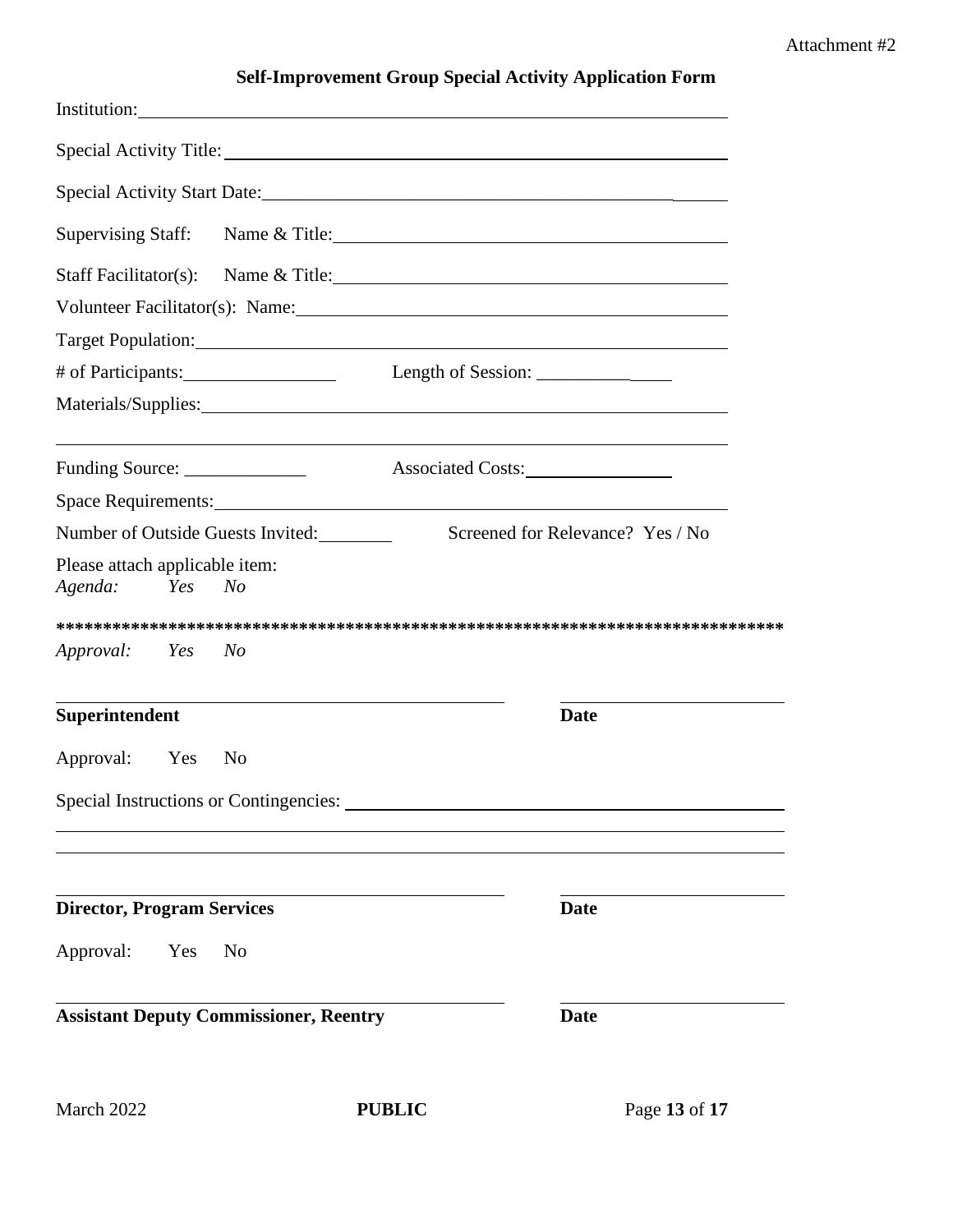## **SPECIAL ACTIVITY NARRATIVE**

**Special Activity Description:** (Outline of the agenda and/or lesson plan to include a description of how the special activity supports the Department of Correction's mission, vision and core values. In addition, please attach a copy of the full agenda).

Describe the structure of the special activity (for example: guest speaker, group discussion, community reparation activity, family re-unification activity).

Describe what impact the special activity will have on:

- Institutional operations (i.e.: staffing, space requirements, associated costs)
- Victims of crime, the community, family members of offenders, staff (for example: possible objections to the special activity)
- Climate of the institution
- Volunteer availability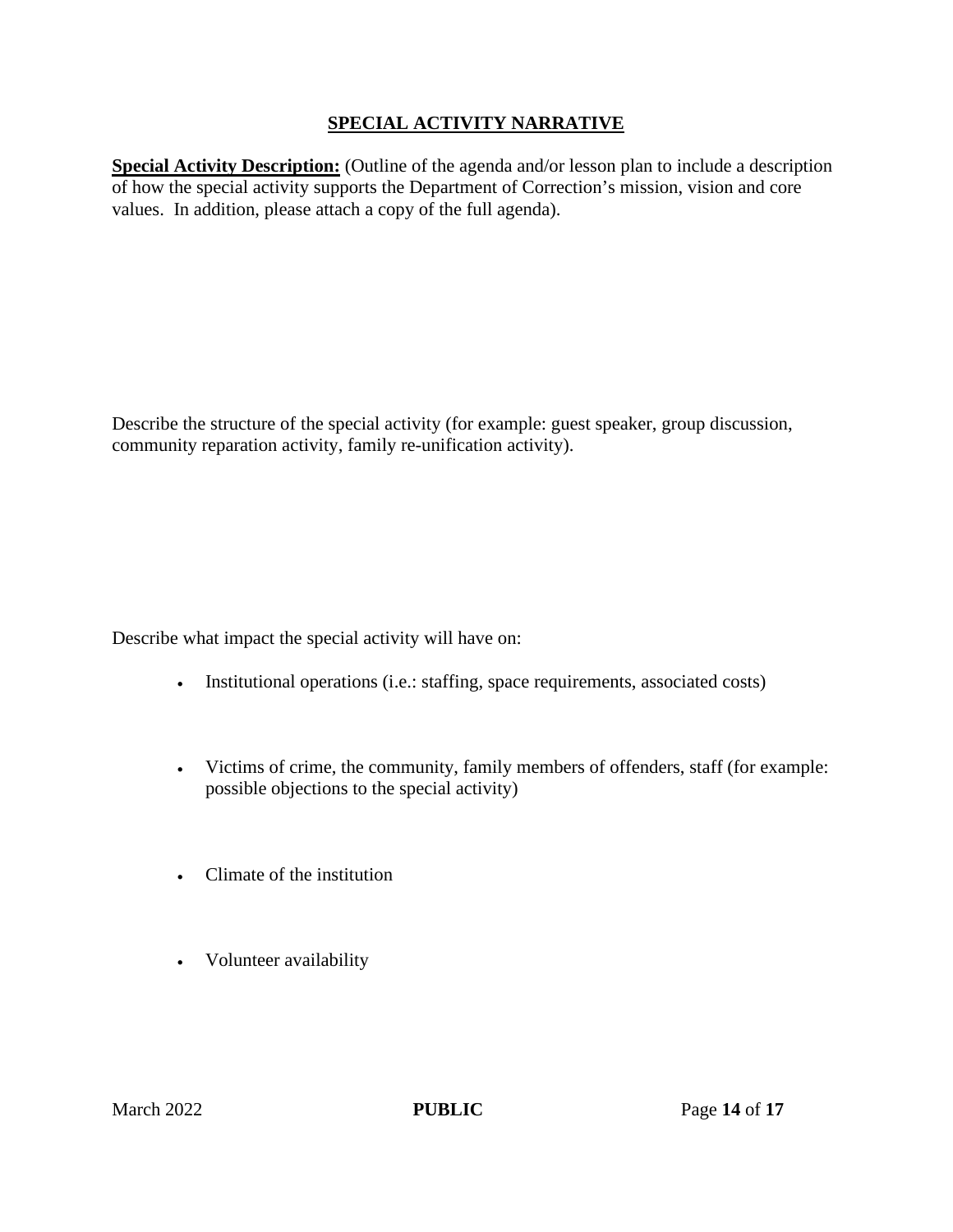**Special Activity Goals/Outcomes:** (Identify the intended goals/outcomes).

**Proposed Invited Guests and Relevance to the Goals/Objectives of Event:**

| $1.$ $\frac{1}{2}$ $\frac{1}{2}$ $\frac{1}{2}$ $\frac{1}{2}$ $\frac{1}{2}$ $\frac{1}{2}$ $\frac{1}{2}$ $\frac{1}{2}$ $\frac{1}{2}$ $\frac{1}{2}$ $\frac{1}{2}$ $\frac{1}{2}$ $\frac{1}{2}$ $\frac{1}{2}$ $\frac{1}{2}$ $\frac{1}{2}$ $\frac{1}{2}$ $\frac{1}{2}$ $\frac{1}{2}$ $\frac{1}{2}$ $\frac{1}{2}$ $\frac{1}{$ |
|------------------------------------------------------------------------------------------------------------------------------------------------------------------------------------------------------------------------------------------------------------------------------------------------------------------------|
|                                                                                                                                                                                                                                                                                                                        |
| 2. $\qquad \qquad$                                                                                                                                                                                                                                                                                                     |
|                                                                                                                                                                                                                                                                                                                        |
|                                                                                                                                                                                                                                                                                                                        |
|                                                                                                                                                                                                                                                                                                                        |
| 4. $\qquad \qquad$                                                                                                                                                                                                                                                                                                     |
|                                                                                                                                                                                                                                                                                                                        |
| $5.$ $\overline{\phantom{0}}$                                                                                                                                                                                                                                                                                          |
|                                                                                                                                                                                                                                                                                                                        |

# **Self-Improvement Special Activity Evaluation**

Please have offenders complete the evaluation form on the next page to be utilized to measure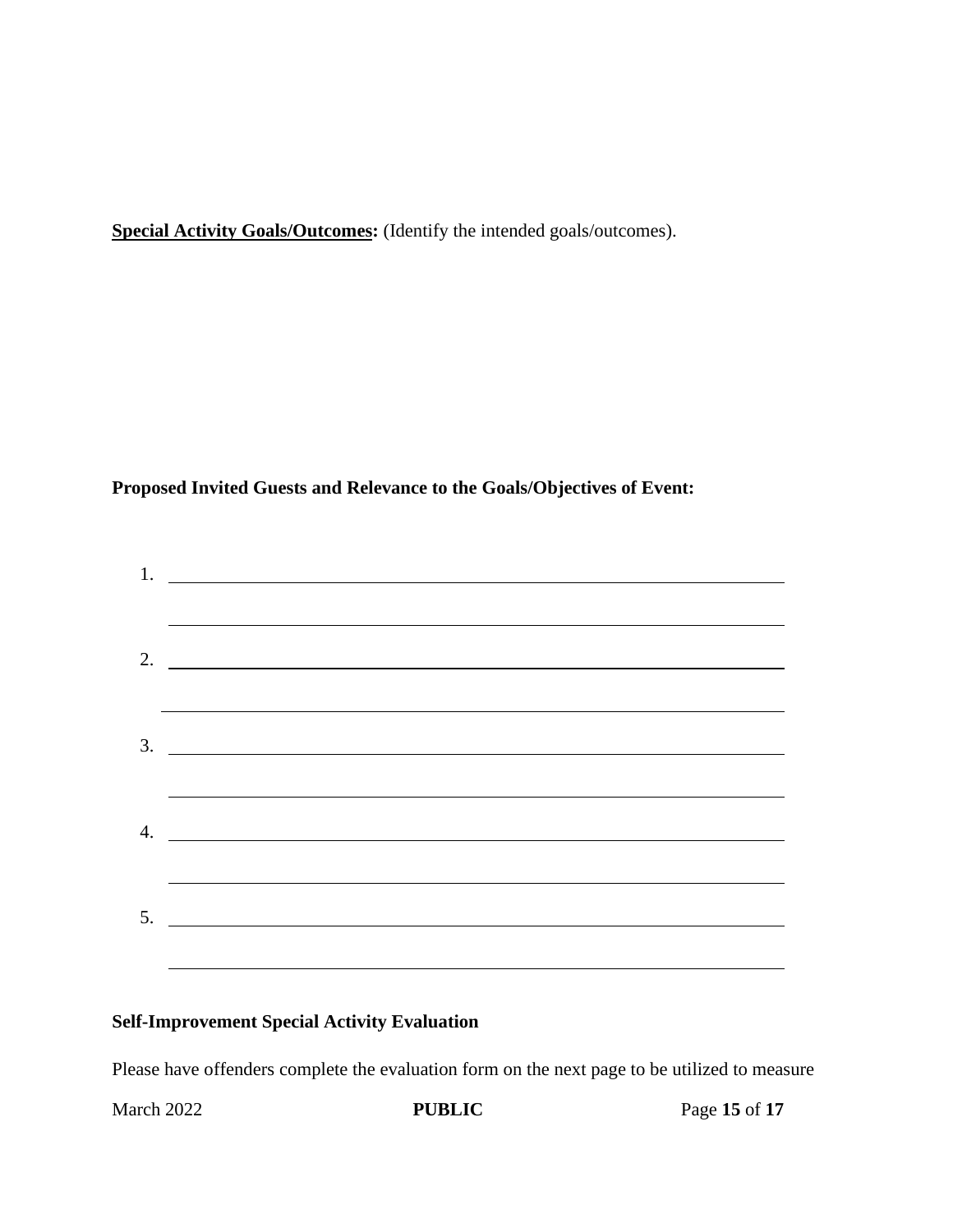offender performance.

**Activity Follow Up Evaluation**

**Date: \_\_\_\_\_\_\_\_\_\_\_\_\_\_\_**